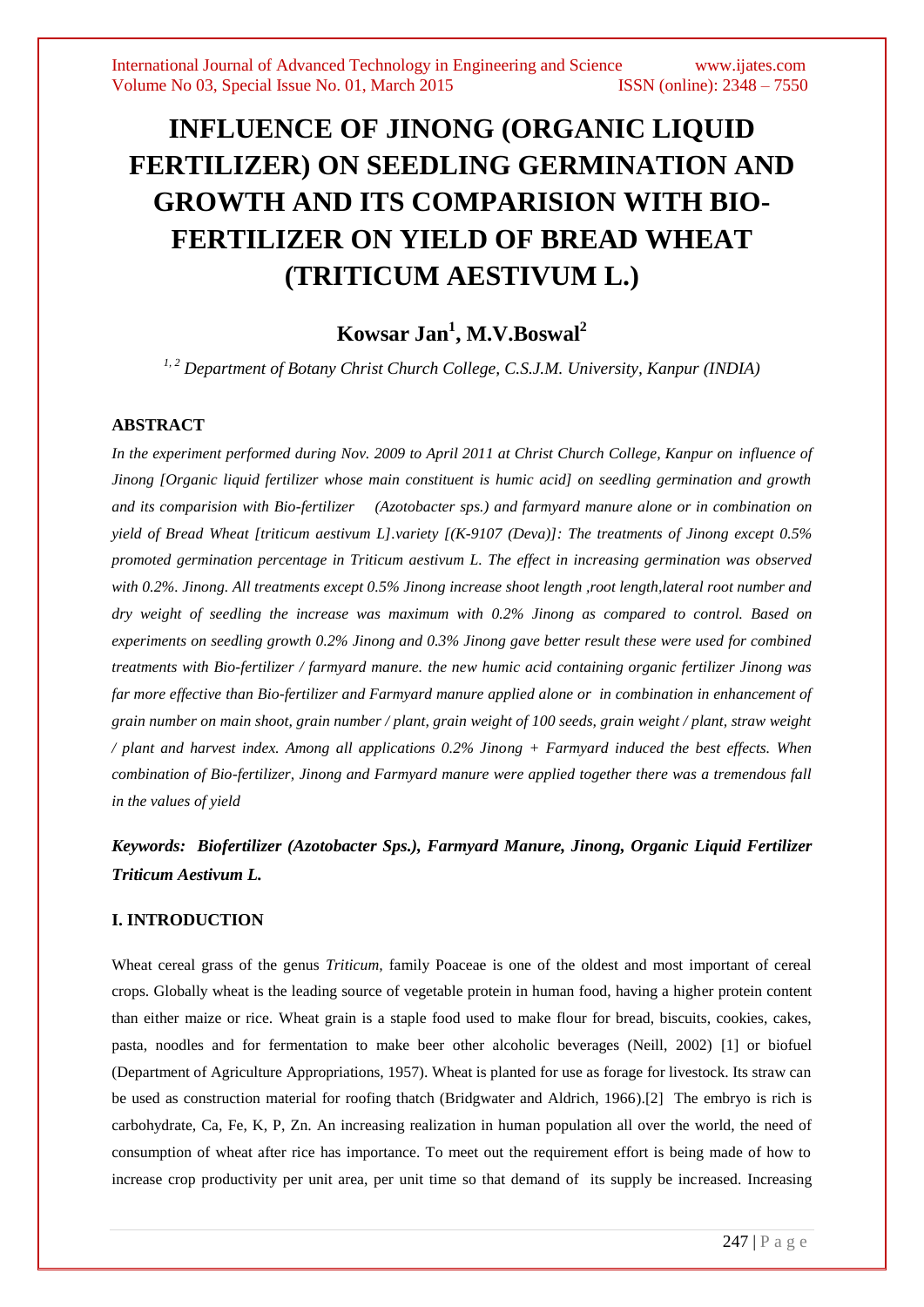## International Journal of Advanced Technology in Engineering and Science www.ijates.com Volume No 03, Special Issue No. 01, March 2015 **ISSN** (online): 2348 – 7550

wheat production is an essential global and national target to fill the gap between production and consumption. In a bid to increase food crop excessive farming is done. Fertility of soils has been declining due to extensive use of land and chemical fertilizers in quest of producing more food for ever increasing population. The organic content of most soils is below the critical level. Extensive use of chemical fertilizers has been inflicting adverse effect on the environment causing pollution and damaging beneficial soil flora and fauna, causing erosion and lower crop quality (Kumar *et al.*, 2001) [3]. Experiencing the adverse effects of synthetic input dependent agriculture the concept of organic agriculture is gaining momentum. Almost 31 million hectares of land are currently managed organically and constitute 0.7% of agricultural land. Of the total cultivable area in India 70% of the land which is mainly rainfed, a very negligible amount of chemical fertilizer is being used. Farmers in these areas often use organic manures.

India has tremendous potential to grow crops organically (Maity *et al.*, 2004) [4]. Application of organic manures or biofertilizers is the only option to improve soil organic carbon for sustenance of soil quality and future agricultural productivity (Ramesh, 2008) [5].

Jinong, recommended by China Green Food Development Center, Under the Agricultural Ministry, Govt. of China (www. cfcl\_india.com /jinong-haolf.html) is an organic liquid fertilizer, whose main constituent is humic acid {65.54 g/l } Humic acid fertilizer is the essence of farm manure, its effect on increasing crop yield is more significant than chemical fertilizer and manure. It has been further observed that the NPK( 20.58 g/l of N; 23.69 g/l of P; 21.67 g/l of K) and trace elements(2.03 g/l of Cu + Fe + Zn + Mo + Mn + B) present along with humic acid in Jinong are ideal for any plant growth. The humic substance have multiple effects (Sangeetha *et al.,* 2006) [6]. It may have direct and indirect effects on plant growth (Chen and Aviad, 1990) [7]. Indirect effects involve improvement of soil properties such as aggregation, aeration, permeability, water holding capacity, micronutrient transport and availability. Direct effects are those which require uptake of humic substance into the plant tissue resulting in various biochemical effects (Chen and Aviad, 1990) [7]. Consequently the use of humic substance has often been proposed as a method to improve crop food (Adani *et al.* 1998) [8]. Singer *et al.* (1998) [9] found that application of Delta mix (a fertilizer containing humic acid substance with micronutrients B, Zn, S, Mn, Fe and Cu) enhanced the growth with food quality of common bean.*.* The micronutrients thus, made available to plants play an important role in increasing crop yield and straw yield in wheat (Asad and Rafique 2000 [10]; Hussain *et al.*, 2002) [11].

Sharif *et al.* (2002) [12] found the addition of  $0.5 - 1.0$  kg/ha humic acid resulted in increased wheat grain yield by 25-69% over control. It was observed that pretreatment of seeds + foliar sprays of humic acid increased yield and yield components in *Phaseolus vulgaris* L. as also observed with humic acid containing Jinong in the present study. Delfine *et al.*, 2005[13] has concluded that humic acid as foliar sprays enhanced yield and growth in plants. For yield parameters grain number on main shoot, grain number / plant, dry weight of 100 seeds, dry grain weight / plant, straw weight and harvest index can be studied.

the objectives of this Study Was To determine the the variability effects of organic liquid fertilizer on wheat plant variety and to compare the effect of Biofertilizer used (*Azotobacter sps.*) with organic fertilizers including the newly marketed humic acid containing liquid organic fertilizer – Jinong on wheat yield.The goal was to minimizes the use of chemical fertilizers . Therefore in order to make agriculture sustainable, it is necessary to implement a balanced and responsible use of organic agriculture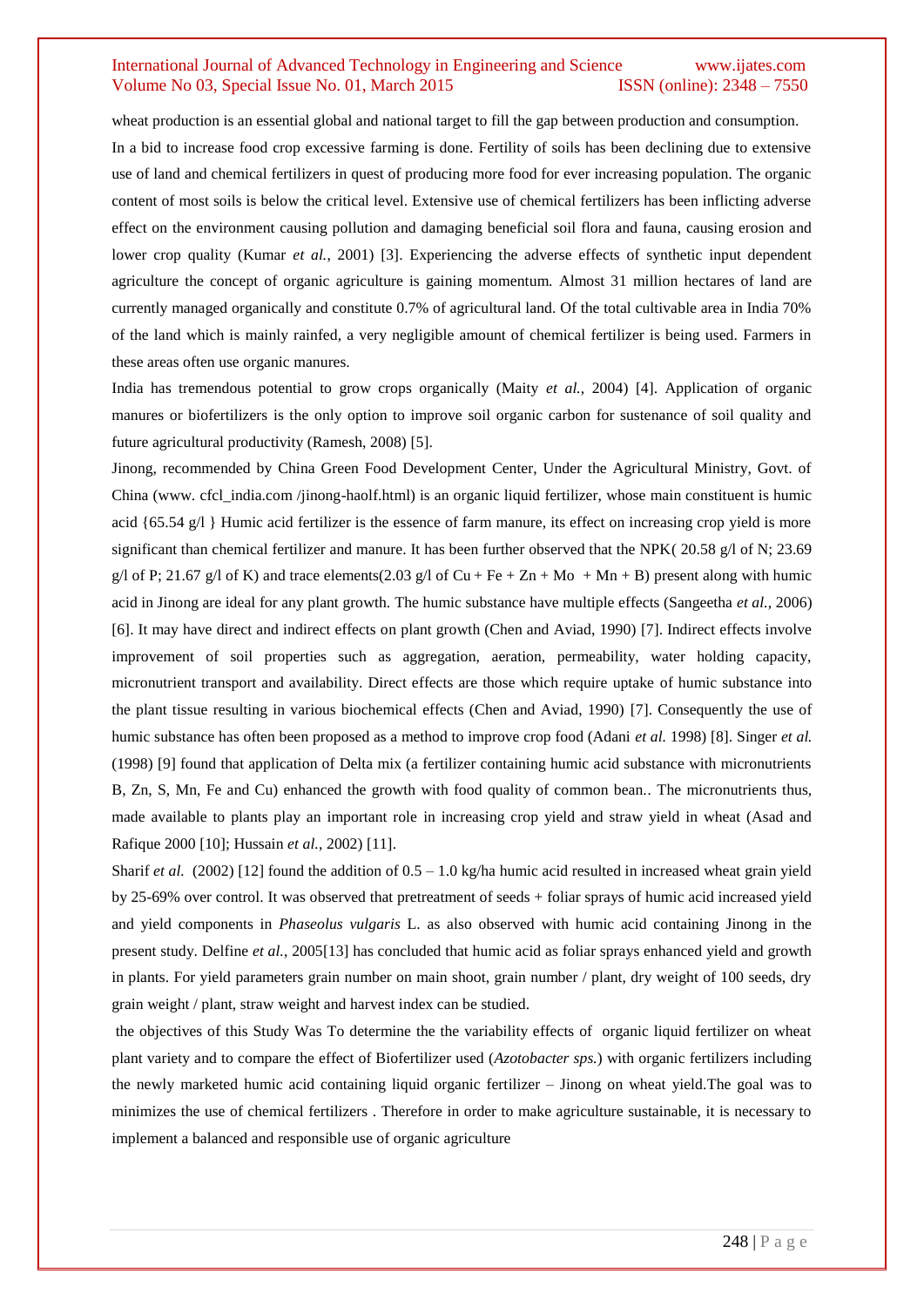## **II. MATERIALS AND METHODS**

The seeds of *Triticum aestivum* L. var. K-9107 (Deva) were obtained from Chandra Shekhar Azad University of Agriculture and Technology, Kanpur.

## **2.1 Preparation of Biofertilizer**

The Biofertilizer (*Azotobacter sp*) in packets of 200 g each were bought from the Microbiology Dept. of C.S.A. University, Kanpur.

## **2.2 Preparation of Farmyard Manure**

Farmyard manure was bought from the local market.

#### **2.3 Preparation of Solutions of Jinong**

Jinong also called Zinong is an organic liquid fertilizer, manufactured by Yangling Techteam Jinong Humic Acid Products Co., Ltd. China was obtained from dealers of Elegant Fashion Fiber Chemicals Ltd.

For preparation of the experimental chemicals 0.5, 1.0, 2.0, 3.0, 4.0 and 5.0 c.c. Jinong was taken and made to 100 c.c. with distilled water in clean measuring flask and continued to 1000 ml for 0.5%, 0.1%, 0.2%, 0.3%, 0.4% and 0.5% solutions.

In order to find the most suitable concentration of Jinong i,e 0.05%, 0.1%, 0.2%, 0.3%, 0.4%, and 0.5% preliminary experiments were conducted under controlled laboratory conditions in the Department of Botany, Christ Chruch College. The experiments on seed germination and seedling growth were conducted by Garrad's Technique (1954) [14] in test tube. For Garrad's technique seeds were placed in test tubes between blotting paper and wall of the tubes. The level of water and experimental solutions of 0.05%, 0.1%, 0.2%, 0.3%, 0.4%, 0.5% Jinong were made upto the marked level every alternate day

#### **2.4 Treatment of Biofertilizer**

The Biofertilizer *Azotobacter* was applied as soil treatment. For this soil was mixed with *Azotobacter* powder as 50 mg for 10 kg soil as recommended. In preliminary experiments soils treatment and seed treatment were compared. For seed treatment two kg wheat grains were treated in a mixture of 40 g *Azotobacter* + 10 g Jaggery. However, soil treatment being more effective this was chosen as mode of application in the present study

#### **2.5 Treatment of Farmyard manure**

Two handful of manure was added per pot wherever it was considered as application.

#### **2.6 Treatment of Jinong**

Based on preliminary experiments and experiments on seedling growth 0.2% Jinong and 0.3% Jinong were applied alone or in combinations at soaking seed stage and three sprays at intervals of 14 days, the first spray being 20 DAS (days after sowing). (since 0.2% Jinong gave better result it was used for combined treatments with Biofertilizer / farmyard manure

## **2.7 Spraying of Experimental Jinong Solutions**

Solutions were prepared as mentioned earlier. A few drops of teepol were added as wetting agent in each solution, followed by vigorous shaking. The solutions thus prepared were throughly sprayed on the plants with the help of a 600 ml hand sprayer. The spraying machine was thoroughly cleaned, rinsed several times with the solution intended to be sprayed next to avoid any admixture of the experimental solution.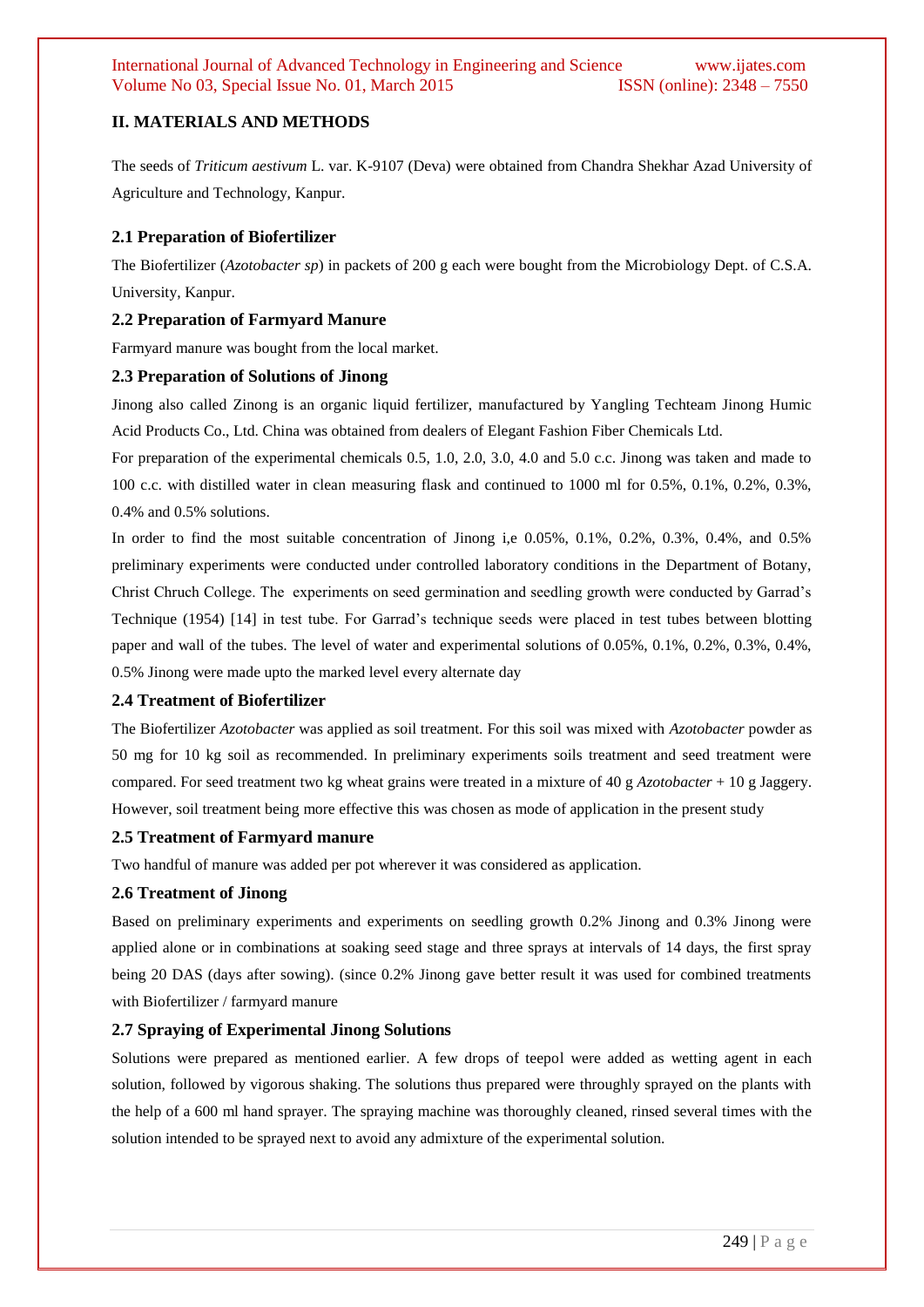## International Journal of Advanced Technology in Engineering and Science www.ijates.com Volume No 03, Special Issue No. 01, March 2015 ISSN (online): 2348 – 7550

The first treatment was done by seed soaking in the respective solutions. This was followed by the first spray 20 DAS. Two more sprays of the respective solutions were made at intervals of 14 days. Control plants were sprayed with distilled water having few drops of teepol. Plants in each pot (5 sample) were drenched with approx. 100 c.c. of solution, remaining falling to the soil.

**2.8 Ten treatments were applied as follows:** 

|    | Control                       | 6.  | <b>FYM</b>                      |
|----|-------------------------------|-----|---------------------------------|
| 2. | <b>Biofertilizer</b>          | 7.  | $Biofertilizer + FYM$           |
| 3. | $0.2\%$ Jinong                | 8.  | $0.2\%$ Jinong + FYM            |
| 4. | $0.3\%$ Jinong                | 9.  | $0.3\%$ Jinong + FYM            |
| 5. | Biofertilizer $+0.2\%$ Jinong | 10. | Biofertilizer + $0.2\%$ J + FYM |
|    |                               |     |                                 |

#### **2.9 Experimental Layout**

For all experiments, earthenware pots (9") were arranged in randomized block design, having three blocks of two rows each. Two pots were randomly selected in each block for each treatment. Each pot had 5 plants growing in them. Two plants in each pot were tagged for regular observations.

## **III. RESULTS AND DISCUSSION**

#### **3.1 Germination Percentage**

The treatments of Jinong (Table A) except 0.5% promoted germination percentage in *Triticum aestivum* L. The effect in increasing germination was observed with 0.2%. Jinong where the value was 98.33 percentage. However, 0.5% Jinong decreased germination percentage to 42.33.

#### **3.2 Shoot Length**

All treatments except 0.5% Jinong increase shoot length (Table A). The increase was maximum (16.33 cm) with 0.2% Jinong as compared to 11.16 cm in the control. With increase in concentration there was a decrease in shoot length and it was 10.16 cm (lesser than control) with 0.5% Jinong.

#### **3.3 Root Length**

Treatments of Jinong increased root length except with 0.5% concentration as compared to 10.67 cm in the control (Table B) the increase in length did not show any particular trend. It was 11.12 cm with 0.05%, 14.54 cm with 0.1%, 13.60 cm with 0.2%, 14.40 cm with 0.3%, 11.97 cm with 0.4% Jinong. However, with 0.5% concentration the root length decreased to 8.75 cm.

#### **3.4 Lateral Root Number**

Lateral root number increased with all treatments (Table B) except 0.5% Jinong as compared to 3.67 in the control. The root number was best (4.33) with 0.2% and 0.3% Jinong. Treatment of 0.1% and 0.4% induced less increase in lateral root number and it was 4.00.

## **3.5 Dry Weight of Seedlings**

The dry weight of seedlings also increased with all treatments of Jinong except 0.05%, 0.4% and 0.5% concentrations (Table B). The increase was maximum 0.07 mg with 0.2% Jinong. With increase in dose to 0.3%, 0.4% promotion in seedling weight was lesser and was 0.06 and 0.04 mg. However, with 0.5% there was a decrease in dry weight to 0.2 mg as compared to 0.04 mg in the control Enhancement of grain number (Chart D) on main shoot, grain number / plant, grain weight of 100 seeds, grain weight / plant, straw weight / plant and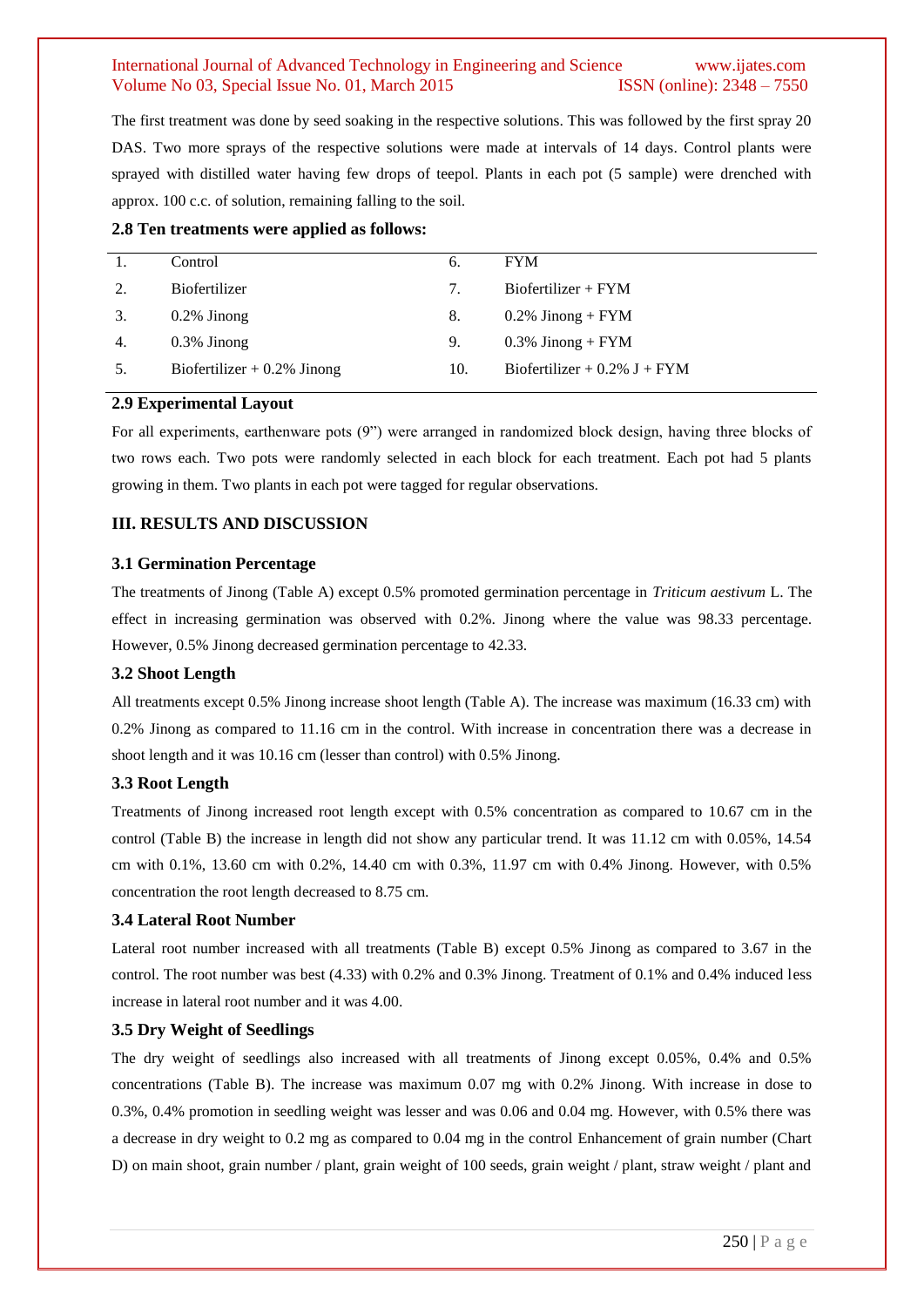## International Journal of Advanced Technology in Engineering and Science www.ijates.com Volume No 03, Special Issue No. 01, March 2015 **ISSN** (online): 2348 – 7550

harvest index was also increased with the use of biofertilizer. The increase over control was 7.48%, 49.55%, 11.30%, 25.79%, 19.57% and 3.97%, respectively. Addition of Jinong to Biofertilizer improved the values and were 11.90%, 78.34%, 12.65%, 42.02%, 23.62% and 11.12%, respectively. Addition of Farmyard manure to Biofertilizer was less effective combination than  $Bf + 0.2\%$  J and the readings were 9.50%, 54.66%, 13.92%, 35.36%, 12.93% and 14.66%, respectively.

When combination of Biofertilizer, Jinong and Farmyard manure were applied together there was a tremendous fall in the values and was 6.14%, 24.39%, 7.59%, 9.27%, 14.91% and -3.79%, respectively.

Astonishingly 0.2% Jinong, the newly available liquid organic fertilizer mainly containing humic acid applied alone was more effective than Biofertilizer. The percentage increase here was 14.70%, 87.40%, 18.99%, 54.78%, 25.86% and 16.84%, respectively.

Addition of Farmyard manure to this organic fertilizer further enhanced the values to maximum of 18.97%, 150.06%, 22.78%, 101.15%, 35.69% and 33.51%, respectively.

The benefits of humic substances are reflected in improved seed germination, root growth, uptake of minerals in plants and other physiological effects on plant growth and thus improve crop production (Adani *et al.*, 1998).

Literature supports increased growth parameters, yield and yield parameters in crops with Biofertilizers and organic fertilizers and even humic acid. However, there is a report on increased growth and yield in corn with the new humic acid containing product Jinong (Zeng and Luo, 2011) [15]. Sharif *et al.,* 2002 [12] found that addition of 0.5 to 1.0 kg / ha humic acid resulted in increased wheat grain yield by 25-69% over control. It was observed that pretreatment of seeds + foliar sprays of humic acid increased yield and yield components in *Phaseolus vulgaris* L. as also observed with humic acid containing Jinong in the present study. Delfine *et al.*, 2005[13] has concluded that humic acid as foliar sprays enhanced yield and growth in plants. The increase in growth with Jinong can be attributed to be due to presence humic acid which is the major component in addition to small proportions of macro and micronutrients especially Zn and Fe. Moreover wheat is rich in phytic acid and phenolic compounds that reduce biological availability of Zn and Fe in the human digestive tract (Welch and Graham, 2004) [16]. So sufficient amount of Fe and Zn should be available in the crops to overcome this problem. Therefore, the Fe and Zn content in grains of wheat due to treatments of Biofertilizer and especially Jinong can be considered a beneficial effect.

Humic acid are reported to enhance growth, drought tolerance, seed germination and overall performance (Chen and Aviad, 1990 [7]; Zhang *et al.*, 2003[17] as also observed in the present study.

# **IV. TABLE A EFFECT OF JINONG ON GERMINATION AND SHOOT LENGTH OF SEEDLINGS OF** *TRITICUM AESTIVUM* **L.**

| S.No.          | Treatment  | % of Germination |            | Shoot length (cm) |           |  |
|----------------|------------|------------------|------------|-------------------|-----------|--|
|                | Control    | 83.33            |            | 11.16             |           |  |
|                | $0.05\%$ J | 84.66            | (1.60)     | 12.20             | (9.32)    |  |
| 2              | $0.1\%$ J  | 91.66            | (9.99)     | 13.90             | (24.55)   |  |
| 3              | $0.2\%$ J  | 98.33            | (18.00)    | 16.33             | (46.32)   |  |
| $\overline{4}$ | $0.3\%$ J  | 96.66            | (15.99)    | 15.40             | (37.99)   |  |
| 5              | $0.4\%$ J  | 86.66            | (3.99)     | 15.16             | (35.84)   |  |
| 6              | $0.5\%$ J  | 42.33            | $(-49.20)$ | 10.16             | $(-8.96)$ |  |

Data in parenthesis is % increase over control.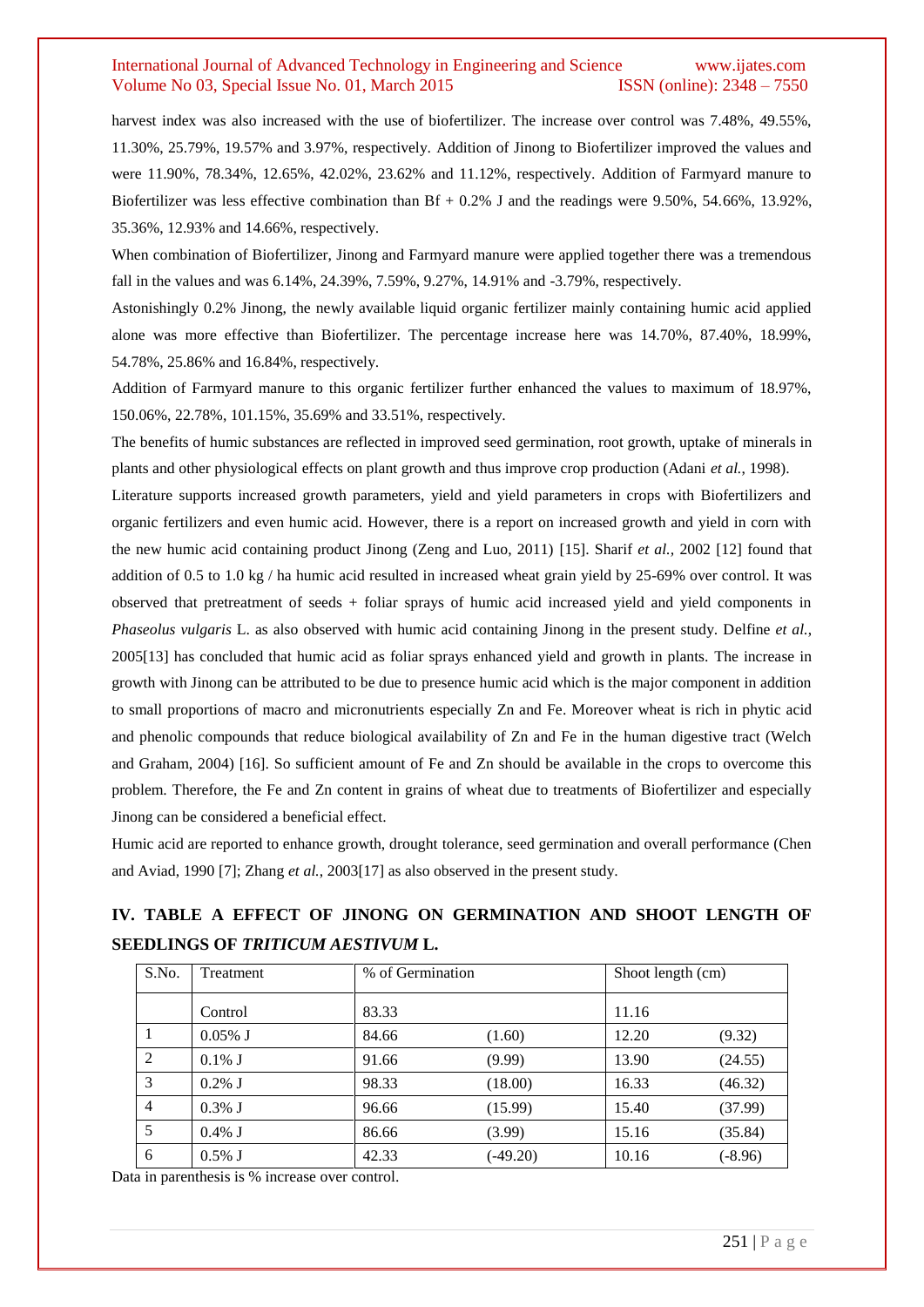| S.No.          | <b>Treatment</b> | Root length (cm) |          | Lateral root number |            | Dry weight of seedling<br>(mg) |            |  |
|----------------|------------------|------------------|----------|---------------------|------------|--------------------------------|------------|--|
|                | Control          | 10.67            |          | 3.67                |            | 0.04                           |            |  |
| $\mathbf{1}$   | $0.05\%$ J       | 11.12            | (4.22)   | 3.78                | (3.00)     | 0.04                           | (0.00)     |  |
| 2              | $0.1\%$ J        | 14.54            | (36.26)  | 4.00                | (8.99)     | 0.05                           | (25.00)    |  |
| 3              | $0.2\%$ J        | 13.60            | (27.46)  | 4.33                | (17.98)    | 0.07                           | (75.00)    |  |
| $\overline{4}$ | $0.3\%$ J        | 14.40            | (34.95)  | 4.33                | (17.98)    | 0.06                           | (50.00)    |  |
| 5              | $0.4\%$ J        | 11.97            | (12.18)  | 4.00                | (8.99)     | 0.04                           | (0.00)     |  |
| 6              | $0.5\%$ J        | 8.75             | (-17.99) | 2.33                | $(-36.51)$ | 0.02                           | $(-50.00)$ |  |

**Table B Effect of Jinong on Root Length, Lateral Root Number, Seedling Dry Weight of Triticum Aestivum L**

Data in parenthesis is % increase over control.

# **D: Comparative Effect Of Organic Fertilizers With Biofertilizer On Yield Parameters As Compared To Control.**

|                    | Control | Treatments |       |           |           |            |              |           |           |          |
|--------------------|---------|------------|-------|-----------|-----------|------------|--------------|-----------|-----------|----------|
| Parameters         |         | BF         | 0.2%  | $0.3\%$ J | BF<br>$+$ | <b>FYM</b> | BF<br>$+$    | $0.2\%$ J | $0.3\%$ J | $BF + J$ |
|                    |         |            | J     |           | $0.2\%$ J |            | $\mathbf{F}$ | $+ F$     | $+ F$     | $+ F$    |
| Grain no. on main  | 27.67   | 7.48       | 14.70 | 10.22     | 11.90     | 7.48       | 9.50         | 18.97     | 12.03     | 6.14     |
| shoot              |         |            |       |           |           |            |              |           |           |          |
| Grain no. / plant  | 78.30   | 49.55      | 87.40 | 68.25     | 78.34     | 24.06      | 54.66        | 150.06    | 103.57    | 24.39    |
|                    |         |            |       |           |           |            |              |           |           |          |
| Grain<br>weight of | 1.58    | 11.30      | 18.99 | 12.66     | 12.65     | 8.86       | 13.92        | 22.78     | 15.19     | 7.59     |
| $100$ seeds $(g)$  |         |            |       |           |           |            |              |           |           |          |
| Grain<br>weight    | 3.45    | 25.79      | 54.78 | 41.15     | 42.02     | 38.26      | 35.36        | 101.15    | 46.67     | 9.27     |
| plant $(g)$        |         |            |       |           |           |            |              |           |           |          |
| Straw weight (g)   | 11.60   | 19.57      | 25.86 | 31.38     | 23.62     | 27.07      | 12.93        | 35.69     | 42.24     | 14.91    |
|                    |         |            |       |           |           |            |              |           |           |          |
| Harvest index      | 22.92   | 3.97       | 16.84 | 5.67      | 11.12     | 6.63       | 14.66        | 33.51     | 2.40      | $-3.79$  |

*Data shows % increase over control* 

## **V. CONCLUSION**

The present study performed during Nov. 2009 to April 2011 at Christ Church College, Kanpur, was spread over investigation concerned with the influence of organic fertilizer and to compare it with biofertilizer fertilizers on yield of wheat *Triticum aestivum* L. [(K-9107 (Deva)] to minimizes the use of chemical fertilizers, in order to make agriculture sustainable, Humic acid containing Jinong which is new to the market should be promoted and further research on this be encouraged. The present investigation will be of applied significance to growers of commercial crop of *Triticum aestivum* L.